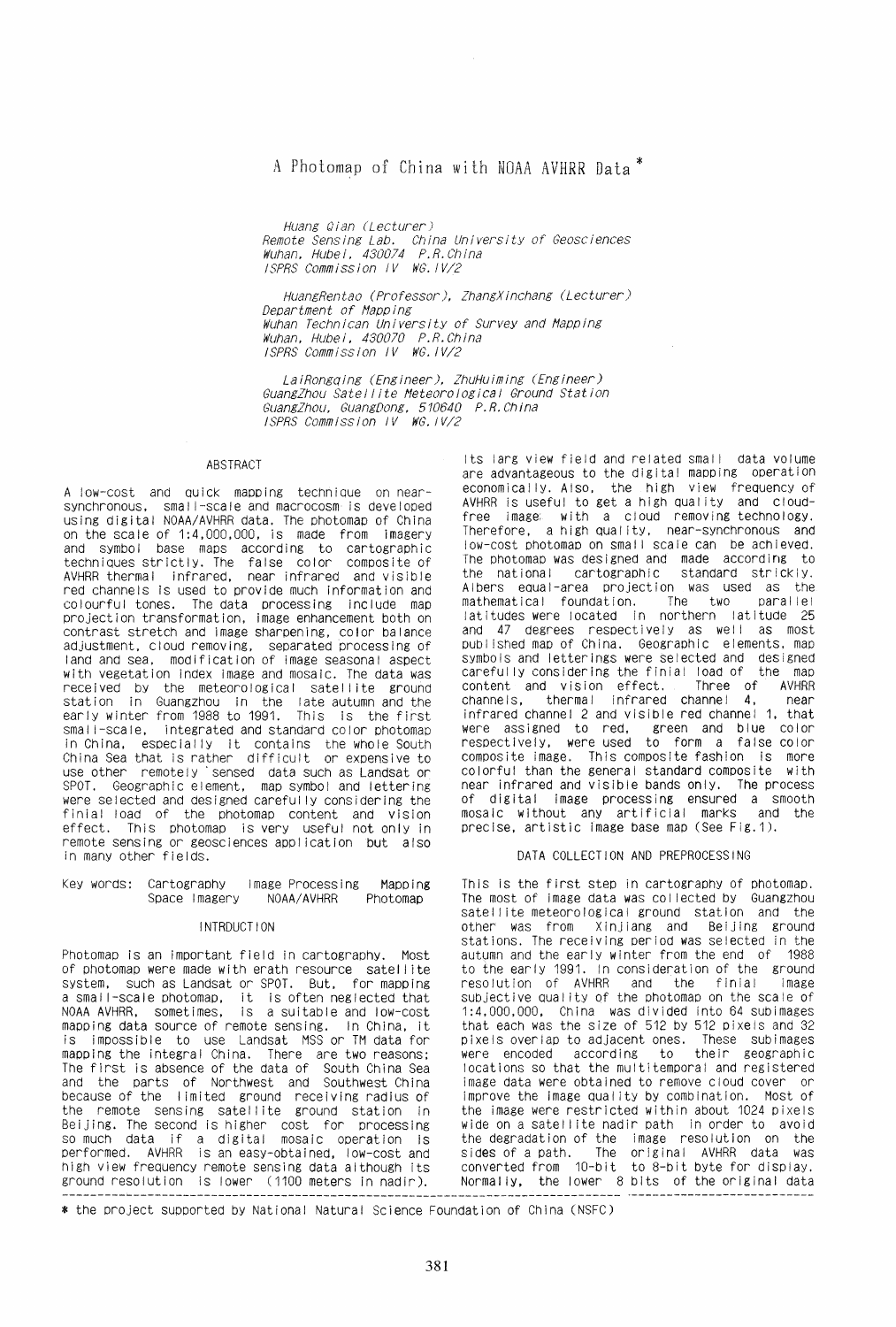were selected in AVHRR channel 1 and channel 2. A related range of brightness level was extracted related range of brigntness level from the original AVHRR thermal Infrared channel 4 according to the ground temperature range except that of cloud. snow and ice. Sometimes, it was necessary to adjust the selected level range <sup>81</sup>ightly for some special objective such as bright desert which has a higher spectral albeqo to cause a brightness saturation in the lower 8 bits data of channel 1 and channel 2. The major part of the data preprocessing was a map projection transformation<br>of AVHRR data on the basis of Albers equal-area projection. Satellite orbital parameters and the<br>time code were used to execute the map projection transformation. The products of the preprocessing were placed in file to provide to the data process-<br>ing of mapping.

## DATA PROCESSING OF MAPPING

Data processing of mapping or Image base map making is the most important step in mapping of photomap. An IIS digital image processing system was used to perform a precise geometric correction, image enhancement, color adjustment. digital mosaic and a series of special processings. The Image base map as an output was made by a color film recorder and a normal darkroom processing,

Precise Geometric Correction Although the preprocessed Images were transformed into an Albers equal-area projection form, there were stl I I a I ittle errors that would cause the errors of the points position on the finial photomap to be larger than one millimeter. So it was necessary to perform a precise geometric correction to ensure the geometric precision of the photomap. A published standard map which was devided into 64 subsections was inputted to the system as a basis of the geometric control. Using the general Image-register programm on the four quadrants of a subimage, displacement vectors in each quadrant were determined and a control points file could be created with these data. Then a geometric correction was operated with the normal polynomial correction for every sublmages. For some translation was satisfactory enough to the required precision. The resultant precision of points position on the photomap was less than one millimeter 1:4.000,000.

#### Image False Color Composite And Enhancement

In order to get colorful tones. rich Information and the best vision effect, a false color composite which included a thermal infrared band was taken. This composite scheme may be the best one in the composites of AVHRR data, although the degree of difficulty of color adjustment in a image mosaic Is Increased extremely. With the three channels which<br>are the least correlation in a spectral space. are the least correlation in a spectral space.<br>thermal infrared (assigned as red), near infrared thermal infrared (assigned as red), (green) and visible red (blue), the best color balance and the richest information can be achieved. Before the composite action, the original channel 4 data was processed by a negative operation so that the Image brightness was in proportion to the ground radiant temperature. As a result, the higher the radiant temperature is, the bright the red color is. Therefore, the color rule in the the color rule in the composite fits the human subjective vision habit psychological iy. A control led I inear stretching for the three components respectively. other than a scale based on the statistics of a subimage, was used so as to control the image color for mosaic and keep a appropriate image contrast and a color balance.

## Digital Mosaic Operation

A high qual ity and satisfactory digital mosaic Is a difficult, time-consuming and experience-needed

thing. In this digital mosaic operation, there were<br>64 subimages to be mosaic, together, in the main 64 subimages to be mosaic together part of China and 12 subimages in South ChIna Sea. We classified the total 76 subimages into 6 parts according to the simi larlty of geographic landscape and image characteristic. Xinjiang area. Tibet area, Central China, South China. Northeast China and South China Sea. Mosaic was operated first in these parts with about 12 to 16 subimages for each one.<br>Finially, a compeleted mosaic of the 64 subimages with the 5 parts except South China Sea was taken to form a embryonic form of the Image base mao. Color adjustment is a careful work. Although the color adjustment is a careful work. Although the color of the color in the state of  $\sim$  100 m matching technique usually is useful in histogram matching technique usually is useful in<br>digital mosaic, it is just satisfactory on the<br>condition of the similar geographic landscape and condition of the similar geographic landscape Image character. Therefore. this method is effective for a I imitea and related harmonious area. In our mosaic procedure, histogram matching<br>just effected in the overlap part of the adjacent images as a color reference and a interactive color adjustment was used in the other part of a jmage. A feather transition was used to smooth the cOlor change and remove any artificial marks. Some Special Processing Procedures

Cloud Removing Operation: With a series of multi -temporal and registered images. a cloud removing operation can be done. Two kinds of image detection algorithm were needed to extract cloud and cloudshadow as the Range Of Interest (ROI) information to be stored. Cloud detection based on the lower temperature or lower brightness In channel 4 and higher brightness in channel 1 and channel 2 simultaneous/y. The shadow detection was only from the lower brightness In Channel 1 and channel 2 simultaneously. These can be expressed as a logical relation as below;

CLOUD: (LOWCH4). AND. (HIGHCH1). AND. (HIGHCH2) (1)

 $SHADOWN = (LOWCH1).AND.(LOWCH2)$  (2)

 $(CLOUD).OR. (SHADOW) = \phi$  (3)

The CLOUD and SHADOW are the detected area of cloud<br>and cloud-shadow in a lmage respectively. The and cloud-shadow in a image respectively. LOWCHn and HIGHCHn are the lower and higher brightness of channel n in a image respectively. Both the detections were needed a proper threshold from a image. Cloud and shadow removing were done by a minimum and a maximum operation of multi-temporal images for the detected cloud and Shadow area respectively. After the operation above, adjust the brightness of the substituted area slightly to eliminate the difference in brightness between the substituted parts and the background. A interactive adjustment should be used for some area if used for some area if

necessary. Modification of Image Seasonal Aspect: !t is well known that one of the most important facters which effects a Image color directeiy Is seasonal change of vegetation. Because the images were<br>received duing a period of nearly 4 months, the received duing a period of nearly  $4$  months, seasonal change of vegetation in some images was obvious and couid cause a problem in the mosaic especial iy in Northwest China. So. a modification must be done. Using the vegetation index, such as<br> $(CH2-CH1)/(CH2+CH1)$  or  $(CH2-CH1)$ , we got a (CH2-CH1)/(CH2+CH1) or (CH2-CH1), we got a<br>vegetation index image (VI), Then a simple vegetation index image (VI). Then a simple<br>arithmetic operation was used with the near arithmetic operation was used infrared data (CH2) and the VI images to form a new image to substitute the original CH2 image.

NEWN IR = A  $*$  (NIR) + B  $*$  (VI)  $(4)$ 

 $( |B|\langle\langle |A|, A \rangle | 0 | )$ 

NIR is a near infrared image  $(CH2)$ . A and B are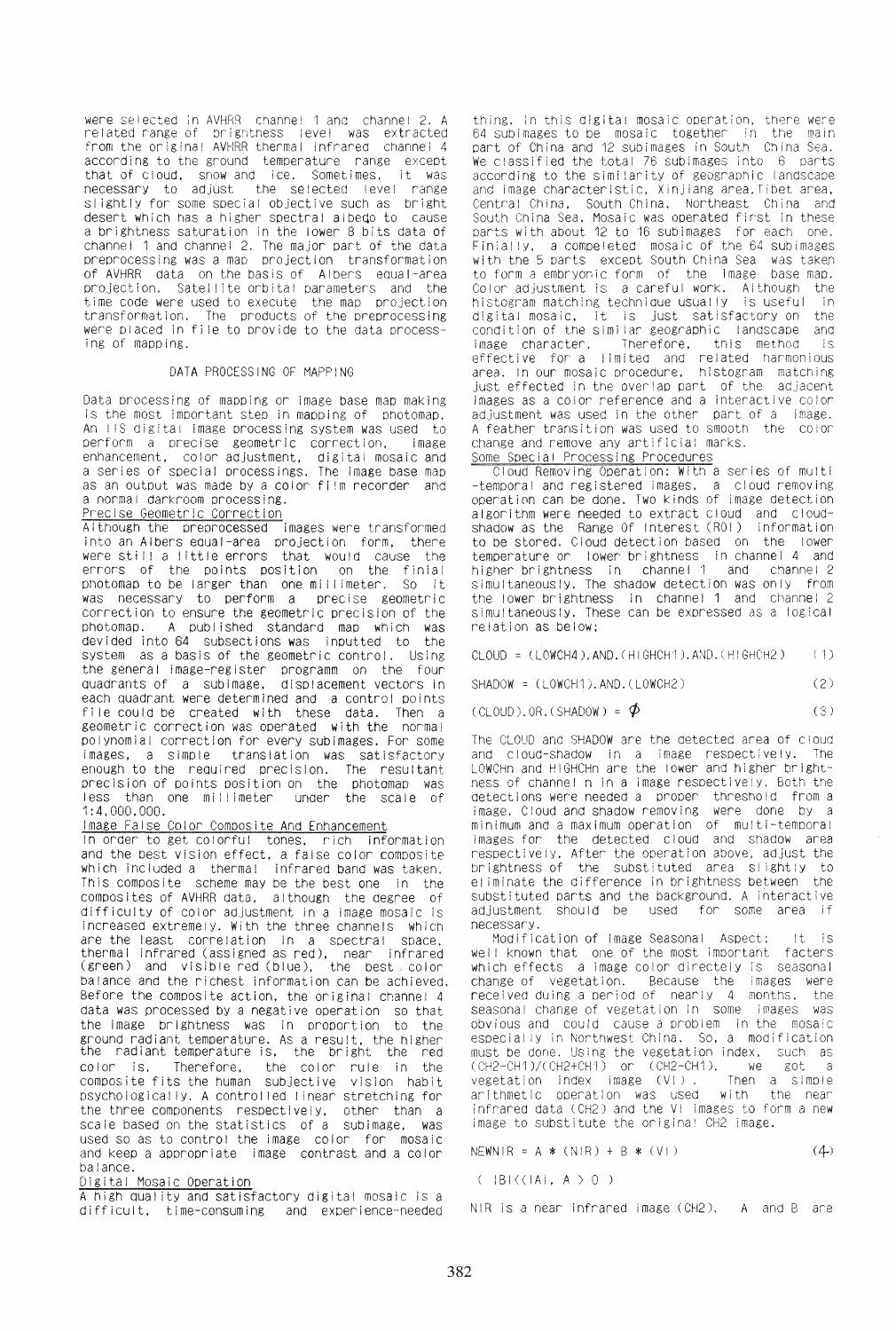weighted coefficients determined according to actual image. If we want to rise the vegetation Information. 8 should be positive. otherwise. B should be negative. With this modification. the between the different temporal adjacent images tended to the same and the other area kept the original state.

Change the Color of Snow or Odd Cloud: As the thermal infrared channel assigned as a red color had been negatived, the lower temperature objects<br>anneared as a cyan color in the composite. This appeared as a cyan color in the composite. goes against the human habit and results a decrement of color contrast or a destruction of cOlor balance also. To restore tne snow or odd ClOUd to wnite. Use the snow or COUld detection method as the same as that in could removing step<br>and take a negative operation for CH4 on snow part of a image and increase the brightness of CH1 and CH2 oroperly so that the snow is pure white.

Change the Color of Sea: Like the color change of snow, the color of sea in the original composite Image appeared as red because of Its related higher temperature compared with the land in Winter. Although the thermal Infrared data shows the cold and warm currents clearly. but that may be beyond the comprehension for most readers who does not have the enough knowledge about geosciences. Therefore, it is necessary to change the color of sea to fit an overwhelming majority reader's habit. A land mask was created by a bands arithmetic operation and a piecewise linear transform was used on the sea area to change the color from red to dark blue and remove thermal Infrared information. In the II lustration of South China Sea. thermal infrared Information was kept but its contrastv and brightness was reduced extremely.

Image Sharpening Processing: The goal of this processing was to Improve the Image subjective quality. A Laplace transform for extraction of the edge feature was used to form a enhanced edge image. The resultant sharpening image was achieved by the means of a weighted addition of the original image and its enhanced edge image. This can be expressed as below;

 $NEW$  IMAGE = A \* IMAGE + B \* EDGE IMAGE (5)

 $(B \, \langle \, \langle A, A, B \rangle \,) \, 0, \, A + B = 1)$ 

A and B are the weighted coefficients.

Integra! Processing of the Image Base Map: With the advantage of digital image processing, a Integral Image base map was made. Because the images outside China were not collected compeletely, the area outside China in the image base map was assigned a grey tone instead of image except a zone along the international boundaries of China. A white contour along the continental edge, including the islands. was added using a erosion algorithm of mathmorphology. A mini cross mark was located at the point of intersection of latitude and longitude every 5 degrees for the purpose of register with other geographic elements maps. The legendS. margins and the illustration of South China Sea were inserted at once according to the design.

#### PHOTOMAP DESIGNING AND MAPPING

After image processing, the satellite image mosaic is not a real map, only the following steps are finished. There are four parts in photomap design; expression of geographic elements, lettering. legend design and preliminary layout. Geographic elements are very important for photomap. Expression of geographic elements involves mainly three problems: i.e., selection, location, design of color and symbol of geographic elements. Satellit photomap is a new type of maps with

providing a lot of information. For general<br>readers, a photomap itself provides a color photography reflecting native land so that they are interested in reading and interpreting; For readers with geographic knowledge. It provides much more information than many general-purpose maDS. so that they can analyse and "taste" it. There is no doubt that geographic elements are first of all contents.<br>It is pecessary and confined to express them. In It is necessary and confined to express them. this photomap, geographic elements included rivers. lakes, reservoirs. settlements, rai Iways, highways. the tops of mountain and internaional boundaries<br>and so on. In the river system, all first-level In the river system, all branches and some secondary branches in China were selected, such as Han Shui river, Xiang Shui river; large lakes and reservoirs were selected. such as Boyang lake, Dongting lake and Danjang reservoir. so that the structure and density of rivers were<br>represented. Cities above regional level were represented. Cities above regional level were<br>selected in principle, but parts of them were selected in principle, but parts of them were deleted in the east part of China with high density of population. On the contrary, in the west part of with low density besides regional cities, some county cities were also represented properly. In road nets, main ! ines of railways and national I evel highways ( in western China, trunk highways ) were selected. The grades of all social elements of selection were based on up-to-date published maps<br>from China, Cartographic, Publishing, House, For from China Cartographic Publishing House. mountain elements, some famous and typic ones were selected ( for example, Zhumulangma peak, Hangeli peak ana yei low mountain and so on ). With geographic elements of objective real itv. however. it is difficult to display geographic elements because of the limited resoiution of image. To display the selected position correctly. we used visual interpretion and overlaping depiction to locate geographic elements with the same scale and<br>the same projection overlaping on the map of the Image. In order to enhance the accuracy of depiction. it was necessary to depict correctively 5 by 5 degrees geographic grids in the overiaped map one by one. As a matter of fact. even though some rivers and settlements, rai Iways and highways were too small and unclear, there was no problem to locate them. International boundaries were based on standard national boundaries published by China Cartographic Publishing House and refered to<br>correlation of image information. That were correlation of image information. examined and approved by National Surveying and<br>Manning Service – In order to stress on the Mapping Service. In order to stress on geographic elements, we must apply symbols to express some trivial I inear geographic elements (such as rivers. rai Iways and highways) and very small settlements, some famous peaks and so on. Because the main color backgrounds of the image base map were blue. green and yel low. we deCided to use violet for stream system, black and white sharply contrasted lines for railways, pinkish red<br>lines for highways, black isosceles triangle lines for highways, symbols for the tops of mountain. In settlements, some Important cities were exaggerated by their outline figures and the rest were represented by circle pinkish symbols. I Ike red flowers on the background. International boundaries were decorated Dackground, incorrection, somewhere main area was<br>with violet bands so that the main area was<br>reinforced lettering is an important part in "map reinforced. Lettering is an important part in languages **.. ,** Because of big chinese characters, lettering in number restricts the selection of geographic elements to a great extent. In the<br>photomap, lettering of first level rivers, a part photomap, lettering of first level rivers, a part<br>of secondary level rivers and large lakes were selected in principle. All of selected settlements and the tops of mountain had lettering. Railways and highways were not lettered. Great geographic units ( such as Huabel plain, Dongbel plain and Sichuan Basin and so on ) and some mountain ranges ( such as Ximalaya Range, Tangguia Range and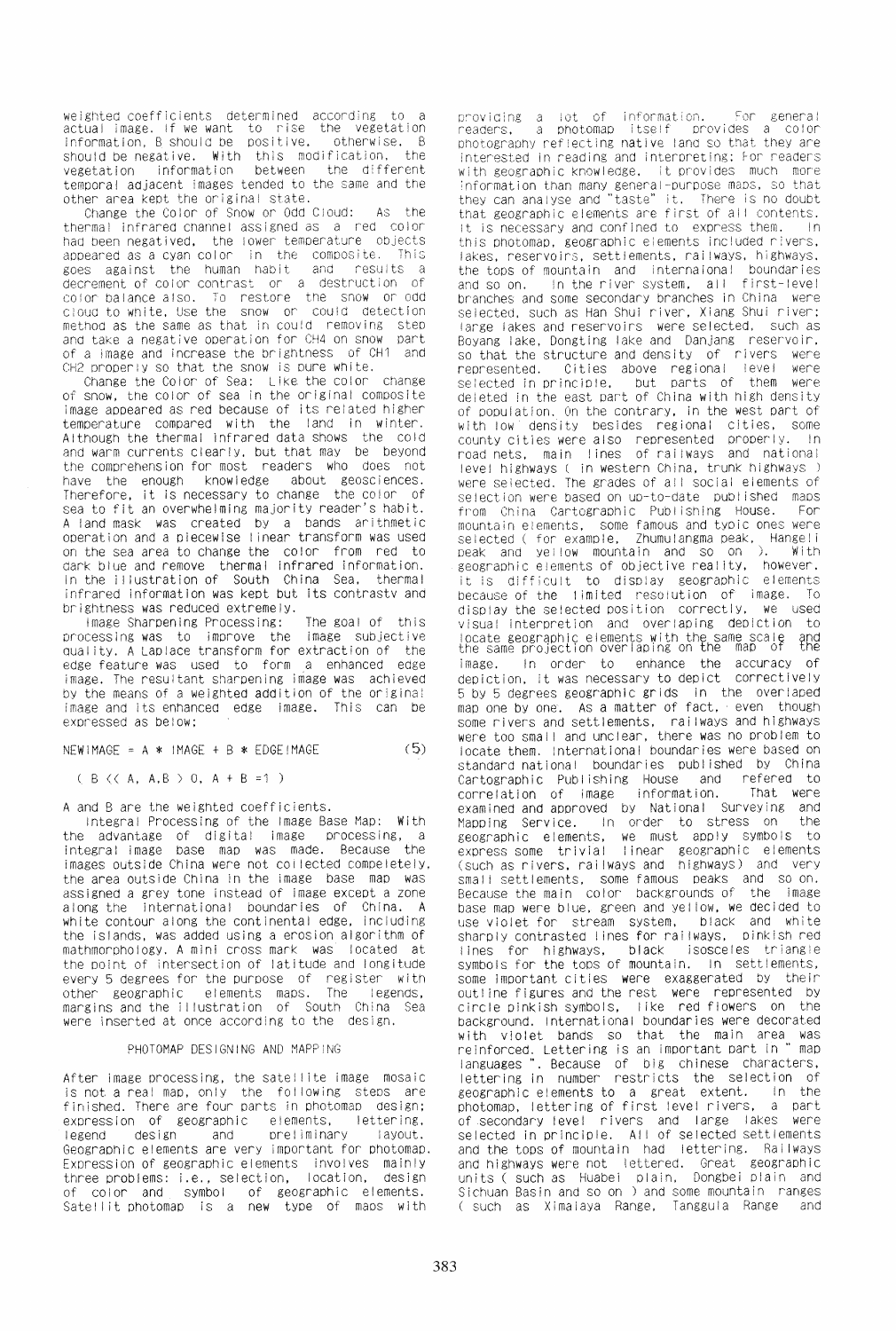Tianshan Range) were tettered. For the sake of sticking out letterings in the photomap, we taken on a way which made chinese characters with shadows of white rim. At present. the software with shadow chinese characters has not yet been manufactured, we taken on map-making way which color and white characters were overlapped and staggered each other. As respects of legend design, photomap is different from general-purpose map in content, because it is provided with dominant<br>position of plantiful geographic information. The position of plantiful geographic information. legend illustrates and interprets fully contents of photomap to readers. The legend was divided into three sections; The first section consisted of hydro-elements such as rivers, lakes, reservoirs. islands, coral reefs and so on. consisted of physical elements such as deserts. loess landform. coniferous forest, marShes and so on. The third section consisted of social and economic elements such as cities. raj Iways. international boundaries, Great-Wall and so on. T<mark>o</mark> distinguish snow from cloud in the photomap. a legend of cloud layers was added to prevent readers from misunderstanding. It is emphasised that the first and the third sections could be seen in a general map and the second section is only on the photomap. It is very useful to the high level readers. In order to differ from the legend in conventional maps, all contents of the legend were represented as a scheme of legend with "envlromantal mode", or a window of the images to reveal the main part ( to contain its geographic background) that had been illustrated in the legend. Thus, readers can understand and read the legend In the organic way not a isolated way. By contrasting legend, it is easy to understand main part of the map in depth for readers. Particularly, by reading the groud elements, readers could relate enviroment to law of geographic distribution and make it have high value reading. It Is necessary to discuss map layout. The photomap is on the scale of 1:4.000,000. The ful I margin size is 150 by 100 centimetres, which needed to use two standard-sized sheets to print, and regard 110 E as the central meridian line. According to the size, the northern meridian line. According to the size, most Mohe Town and the southern most Hainan Island lay basically in the edges of the sheet margin. In Comparison to above montioned, there were some distances from the eastern most and the western most international boundaries of China to the sheet margins. Thus it is passable to make use of the blank of East China Sea and the Pacific for arranging the illustration of South China Sea. In the photomap. the beautiful South China Sea image is seldom seen in other maps. The coral reefs. scattered the ocean like stars in the sky, were I ikely to Inlay beautiful sapphires in the dark blue ocean, exquisitely carved. And so its scale was increased to 1:7,000,000. The whole South China Sea was laid in the lower right and the legend corresponded with South China Sea was laid in tower left, that made use of the area of the map out of They distributed symmetrically in right and left of the whole map and played an Important role in balancing and steading the photomap. Owing to I imitation of collection of satellite images, there were not sufficient images out of China. For the cake of uniting and sticking out main area, a part out of China was processed as grey. The ocean was a dark blue color and formed a sharp contrast with the land. Saturation was harmonized each other and it played a very harmonious role in the colorful main area.

#### CONCLUSION

A high quality. low cost and rapid mapping method of photomap has been developed for the macroscopic

and sma!! scale mapping using the fu!l resolution<br>AVHRR data. Digital image processing technique ensurse the high quality and the map accuracy. This is the first integral photomap of China with the digital image processing and also the first standard national photomap in China. Mapping of the small scale photomap is a potential aspect in NOAA AVHRR appl ication. This photomap is very useful not only in the remote sensing or geoscience applications but also in many other fields such as<br>education, planning, popular science and art popular science and art appreclation. A better improved photomap, the second edition, in which the area outside China will be filled with image is going to be done.